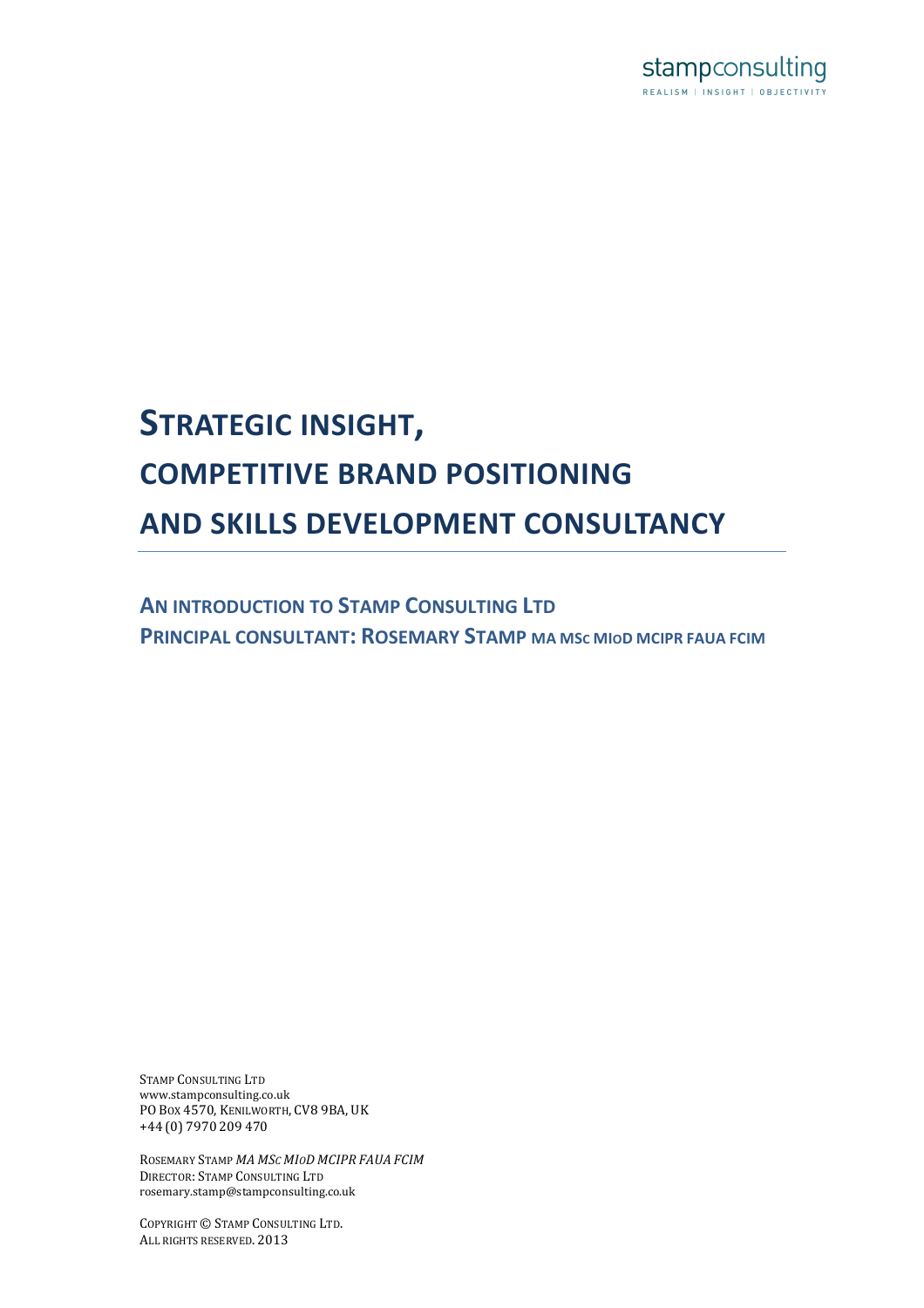# Rosemary Stamp MA MSc MIOD MCIPR FAUA FCIM

# **Director and Principal Consultant: Stamp Consulting UK**

Rosemary Stamp is renowned for her insight and depth of knowledge within specialist markets and is sought after for the pragmatism and clarity of her recommendations and solutions.

Rosemary Stamp advises higher education, public and private sector organisations throughout Europe on strategic planning, brand competitiveness and positioning, stakeholder engagement, policy response and strategic marketing. She has led more than fifteen competitive positioning and brand development strategies within higher education and related sectors and has now worked with over 100 education organisations. She has also assisted institutions in the development of international branch campus initiatives and an assessment of the implications for corporate strategy and culture. Rosemary facilitates competitive briefings and strategic planning programmes for senior management teams, helping them to address critical issues and prepare for market change. She is a specialist advisor to the Executive Boards of several higher education institutions and also advises international companies working within the global higher education sector, as partners, service providers or innovators.

Rosemary serves as an Impact Assessor on the Business and Management Studies Sub-panel for the 2014 Research Excellence Framework (REF).

Before founding Stamp Consulting in 2006, Rosemary was Director of the Strategic Consulting Group, Euro RSCG Riley, for six years. While at Euro she also held the roles of Group Brand Director and National Director for Education Marketing. Prior to joining Euro in 1998, Rosemary was director of student marketing, research and recruitment for the University of Warwick.

#### 1. Marketing strategy, portfolio development, demand studies, competitive brand **development, positioning#and#stakeholder#engagement**

Assignments conducted by Stamp Consulting include support for higher education institutions including Heriot-Watt, Aberystwyth, Sheffield, Glasgow, Kent, Sheffield Hallam, the University of Exeter Business School, the University of Nottingham Business School, Glasgow Caledonian, Surrey, Brighton, UCLan, Brunel, Chalmers (Gothenburg, Sweden) and Lund (Sweden). She has also worked extensively with organisations serving the education sector, including JISC, government agencies such as the Money Advice Service, third sector organisations such as Vitae, the ECC, SEDA, Music for Everyone plus Goodenough College and Derwent Living, which provide student accommodation services.

#### **2. Marketing effectiveness**

Marketing effectiveness reviews conducted by Stamp Consulting have enabled institutions to evaluate the cost effectiveness and return on investment of their marketing activity, to identify and resolve duplication of marketing effort, to deploy limited funds effectively and make every aspect of marketing activity count in challenging economic conditions. Rosemary conducts benchmarks of organisational marketing activity against sector (and out of sector) best practice or a specific competitor set. Clients include the universities of Aston, Sheffield, Glasgow Caledonian, Heriot-Watt, the University of Exeter Business School and Surrey.

#### **3. Staffing and structure strategies**

Staffing and structure strategies conducted by Stamp Consulting have enabled institutions to develop effective marketing structures and to recruit the most effective staff to ensure that marketing activity is ready and able to meet the challenges of increasingly competitive market sectors.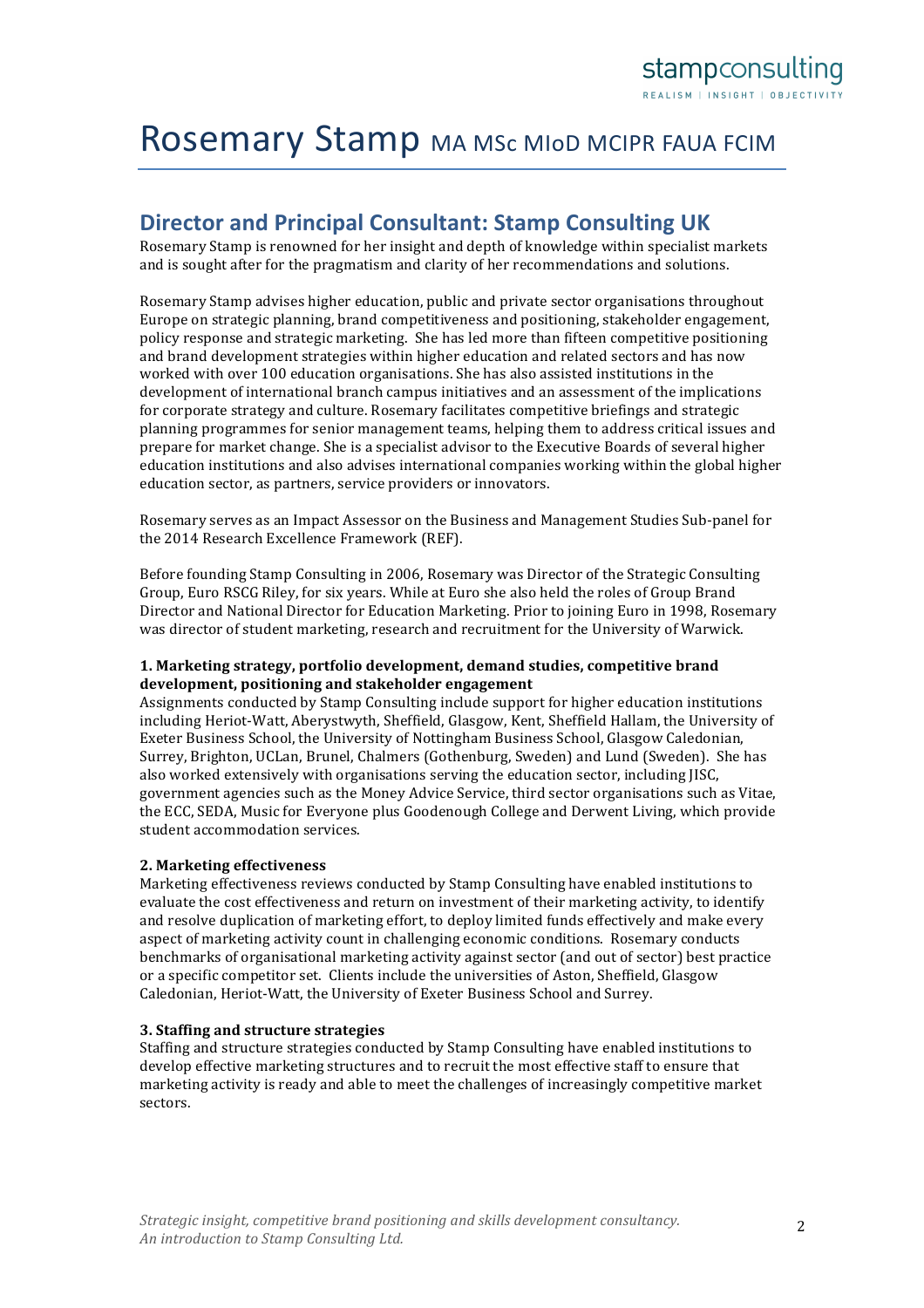#### **4. Role specification, search and selection**

Rosemary has developed job specifications for new marketing roles and managed selection processes for specialist senior marketing staff. Clients include the universities of Sheffield. Derby, Edinburgh Napier, Glasgow, Glasgow Caledonian, Goodenough College and Surrey.

### **4. Accreditation submissions**

Rosemary has worked closely with institutions seeking to achieve university status and has provided specialist advice to Business School on issues such as competitive positioning through to successful EQUIS accreditation submissions. She is currently developing the *Success Factors in European#Business#Schools* Briefing!Paper.!

#### **6. Strategic facilitation and Master Classes**

Rosemary Stamp is a sought-after facilitator and Leadership Foundation Key Associate. She teaches on the Institute of Education's MBA in *Higher Education Management*, the University of Warwick's *International Programme in HE Management* and contributes to the Leadership Foundation's *Leadership Development, Governor Development, Senior Strategic Leadership* and *Research Centre Directors* programmes. She has chaired national public debates with thought leaders and policy makers including former ministers, Bill Rammell and Charles Clarke, and the Minister of State for Universities and Science, the Rt Hon David Willetts MP.

Rosemary's interactive in-house seminars and the *Stamp Consulting Master Class Series* are designed to address the real challenges faced by staff. They focus upon tangible skills development, measurable action planning supported by case studies, best practice insight and "surgeries" for live problems. Rosemary has provided skills development support for many institutions including the universities of Queen's Belfast, Exeter, Nottingham, Birmingham, Edinburgh, Queen Margaret, Brighton, Huddersfield, Derby, UEA and Manchester plus organisations such as the Money Advice Service, Vitae, the AUA and JISC. Rosemary's specialist seminars have also been filmed for the Open University.

#### **7. Publications and keynotes**

Rosemary publishes and lectures extensively on strategic management, leadership and marketing issues. She is editor of the Stamp Consulting **Briefing Paper series** and is a contributory author to:

- A Practical Guide to University and College Management: Beyond Bureaucracy published by!Routledge.
- *The State of UK Higher Education: Managing Change and Diversity*, published by the OUP.
- *The Library Marketing Toolkit, published by Facet.*

#### **8. Executive board positions**

In addition to her board advisory roles for clients, Rosemary's pro bono board memberships include the Advisory Boards of the Nottingham Business School, UK, the Centre for Applied Philosophy, Politics and Ethics at the University of Brighton, UK, and the Executive Board of the Equality Challenge Unit, which works to further and support equality and diversity for staff and students in UK higher education. Rosemary has also served as an FE college governor for nine years.

#### **9. Education and professional accreditations**

Rosemary has completed CIPD programmes in the *Psychology of Leadership* and the *Psychology of Coaching*. She holds a BA from the University of Birmingham, received her MA from the University of York and her MSc from the Nottingham Business School. She is a member of the Chartered Institute of Personnel and Development, the Chartered Institute of Public Relations, the Institute of Directors and an elected Fellow of the Association of University Administrators and the Chartered Institute of Marketing.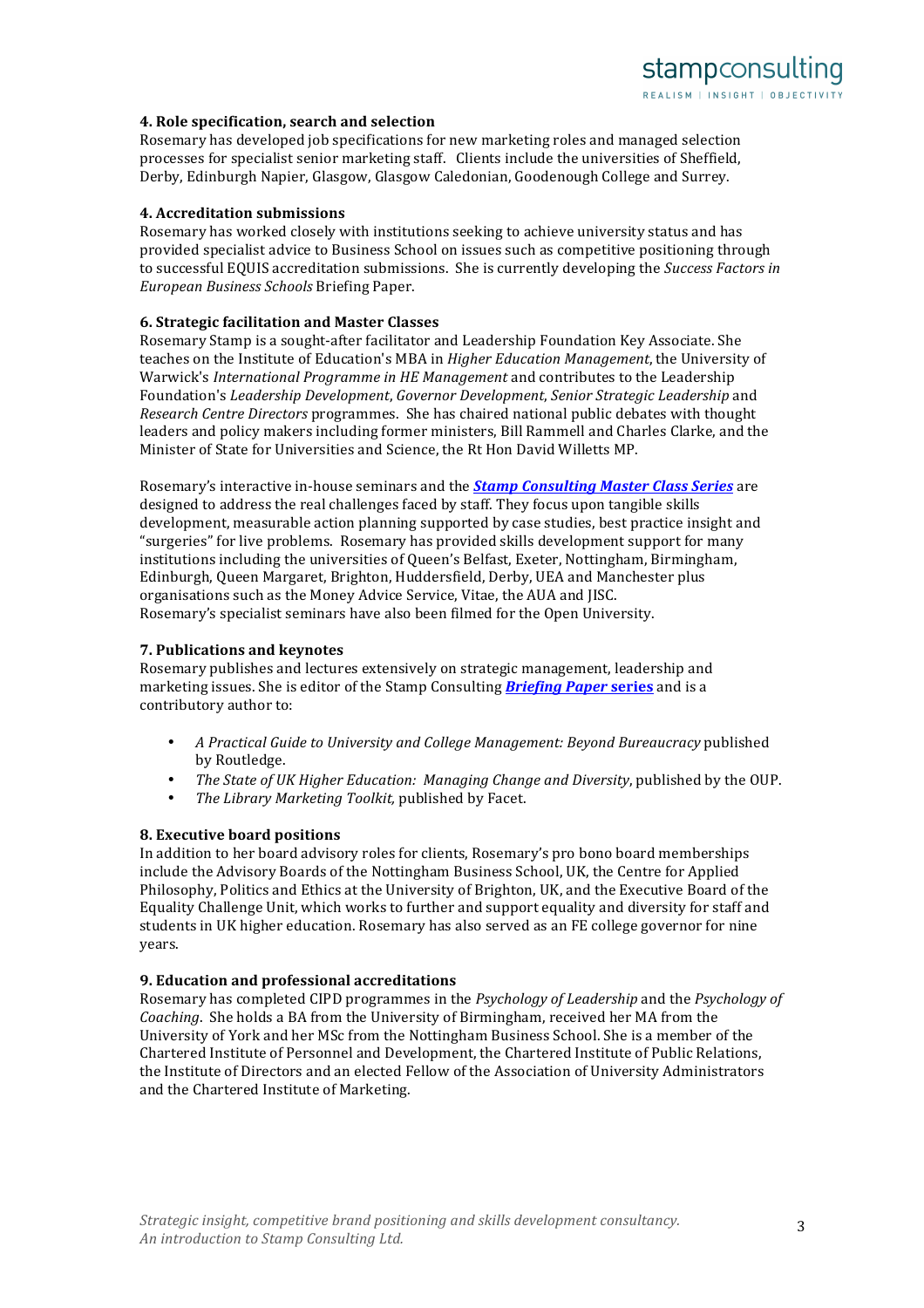# Expertise and experience

Rosemary Stamp's clients include some of the most dynamic and forward thinking organisations in the education and related sectors. They encompass pioneering and ambitions institutions, a wide diversity of public and third sector organisations plus international companies working within global education as partners, service providers or innovators.

# **Professor Julian Crampton Vice-Chancellor**

# **The University of Brighton**

"The support provided by Rosemary Stamp and her colleagues to our strategic positioning assignment was exemplary; a wide research base was systematically examined to provide an insightful set of propositions all grounded in reality. This showed us new opportunities as well as key factors we were missing. Our assignment involved substantial contact and discussion with a wide range of stakeholders including staff, students, governors and business and community partners who found the discussions of great interest and value. Rosemary's expert knowledge in the whole area supported inclusive discussions and helped our staff to understand the key issues, plus what needs to be done, and why."

### **Professor Sir Christopher Snowden President and Vice-Chancellor University of Surrey**

"The University needed a strategic review of Marketing and Communications and engaged Rosemary Stamp and her colleagues to provide an independent and expert view. Rosemary provided excellent insight into the current state of our Marketing and Communications. Her extensive sector-specific knowledge and depth of understanding of best practice benchmarks allowed us to move more quickly to re-shape our activities and strengthen our team. This has provided a new and revitalised structure and strategy, which are much better matched to the University's needs."

# **Professor Anton Muscatelli Principal**

# **The University of Glasgow**

(Former Vice-Chancellor, Heriot-Watt University)

"Rosemary Stamp and her colleagues made an important contribution to our new brand strategy at Heriot-Watt University. What was particularly valuable was the way in which a great deal of varied information was distilled into a blend of factors that offers us distinctiveness. In doing this, Rosemary successfully connected evidence from stakeholders to the University's aspirations. Also, I know that the guidance that Rosemary gave us based on observations of specialist universities will be particularly valuable to us."

# **Professor Michael Gunn Vice Chancellor**

# **Staffordshire University**

"I have experience of Rosemary Stamp supporting a senior group growing together, taking on key strategic developments and risk and engaging with them and the delivery of the university plan in a more business-like and people-centred manner. The particular focus for this work was around improved communication – listening and sharing. Rosemary is charming, professional, direct when needed and leaves you feeling that the time has been well spent and was a worthwhile investment of time in future success."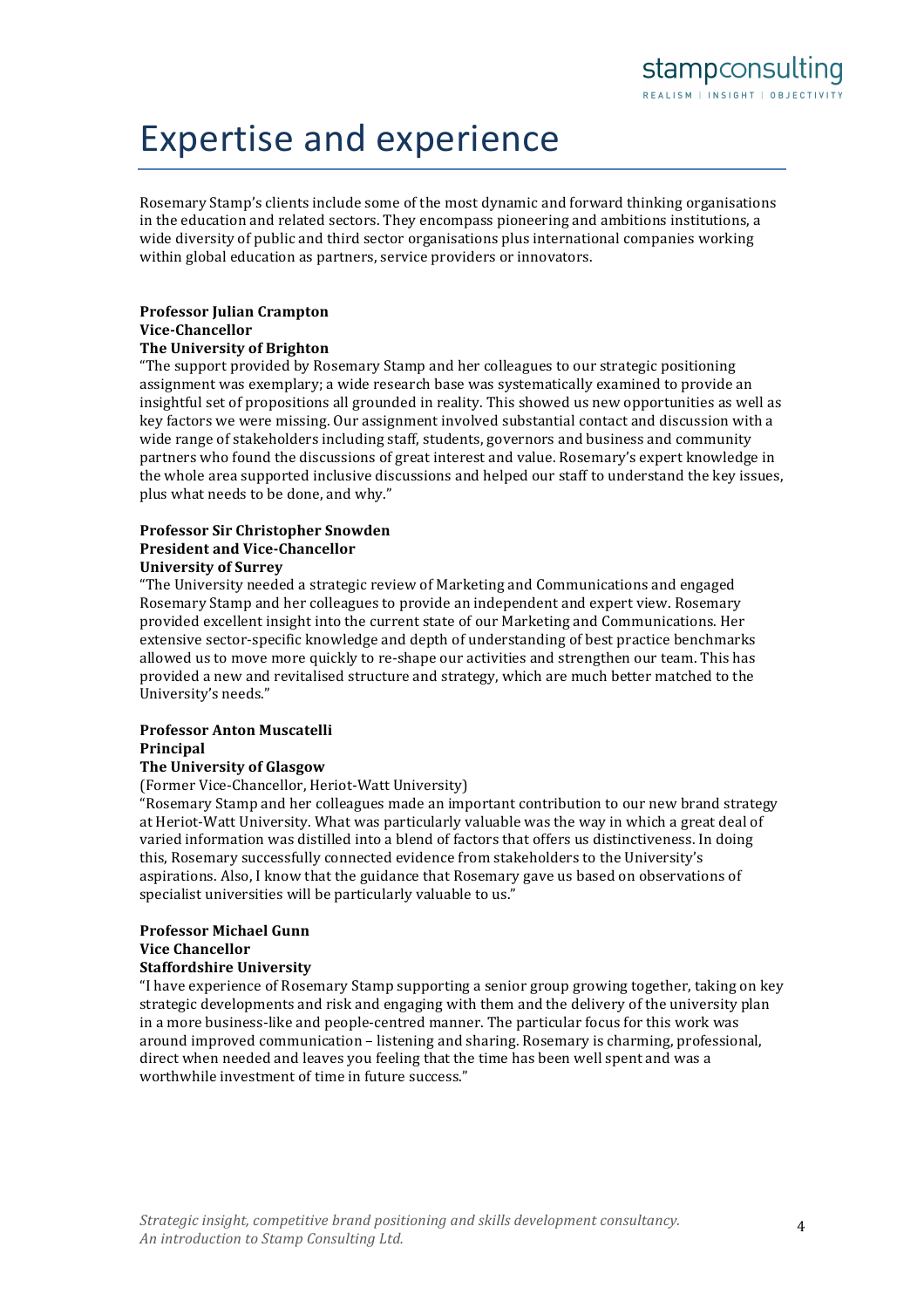# **Paul Marshall Executive Director**

### **The Association of Business Schools**

"Rosemary Stamp's objective strategic insight is an essential resource for institutions in today's rapidly changing and competitive education sector. Her experience and depth of knowledge are outstanding and her understanding of brand positioning and strategic marketing is second to none. Rosemary's ability to engage with colleagues at all levels in an institution makes her the sought-after choice for the advice and support needed to make a real difference in challenging times."

#### **Ian Conn**

### **Director of Communications, Marketing and External Affairs The University of Edinburgh**

"So much of the work we are engaged in now requires cross-institution strategic change, and there is no-one better than Rosemary Stamp at engaging senior colleagues, whatever their role, in these higher level issues. It's having the experience, skills and ability to bring focus, analysis and insight to discussions, and then help to build consensus within an institution for the way forward, that distinguishes Rosemary's approach."

# **Professor#Baback#Yazdani**

### **Dean**

### **Nottingham Business School**

"Rosemary' Stamp's expertise and insight is extremely valuable to organisations engaging in strategic planning and she is sought after to advise at the very highest level. Her wealth of knowledge and experience helps institutions to recognise the real opportunities (or risks) they face and enables them to make considered and effective decisions about their future actions and ambitions."

#### **Theresa Merrick Director of External Affairs Heriot-Watt University**

"Rosemary Stamp and her colleagues provided Heriot-Watt University with great insight into the formulation of its branding strategy. Their research with stakeholder groups and the resulting strategic recommendations greatly informed our branding and marketing strategies at a particularly important time for the Heriot-Watt University both in Edinburgh and internationally. Rosemary Stamp's extensive experience in higher education and marketing was an invaluable asset to this exercise."

#### **Kathryn Jones**

#### **Director of Marketing and Communications Birmingham#City#University**

"Birmingham City University has experienced a meteoric rise in public perception and popularity since 2008, following Rosemary Stamp's strategic brand review. Our UCAS applications have more than doubled from around 13,500 in 2008, peaking at over 28,000 in 2011. In a crowded marketplace where individual universities struggle to find a differentiating identity, Rosemary was able to develop a proposition and rationale that built on our unique heritage and values and helped set us apart. Her insight - unrivalled within the sector - provided the catalyst for a journey that has seen the engagement of staff throughout the University to develop and 'live' a brand that has strengthened over time. The evidence-based approach to messaging she recommended is in constant use today and provides the foundation of our marketing communications. I have commissioned Rosemary Stamp to work on a number of complex and high profile strategic projects in recent years. She has always delivered these with absolute professionalism, reliability and integrity, bringing a level and depth of experience in marketing within the Higher Education sector that is unrivalled. Senior staff find her both credible and convincing."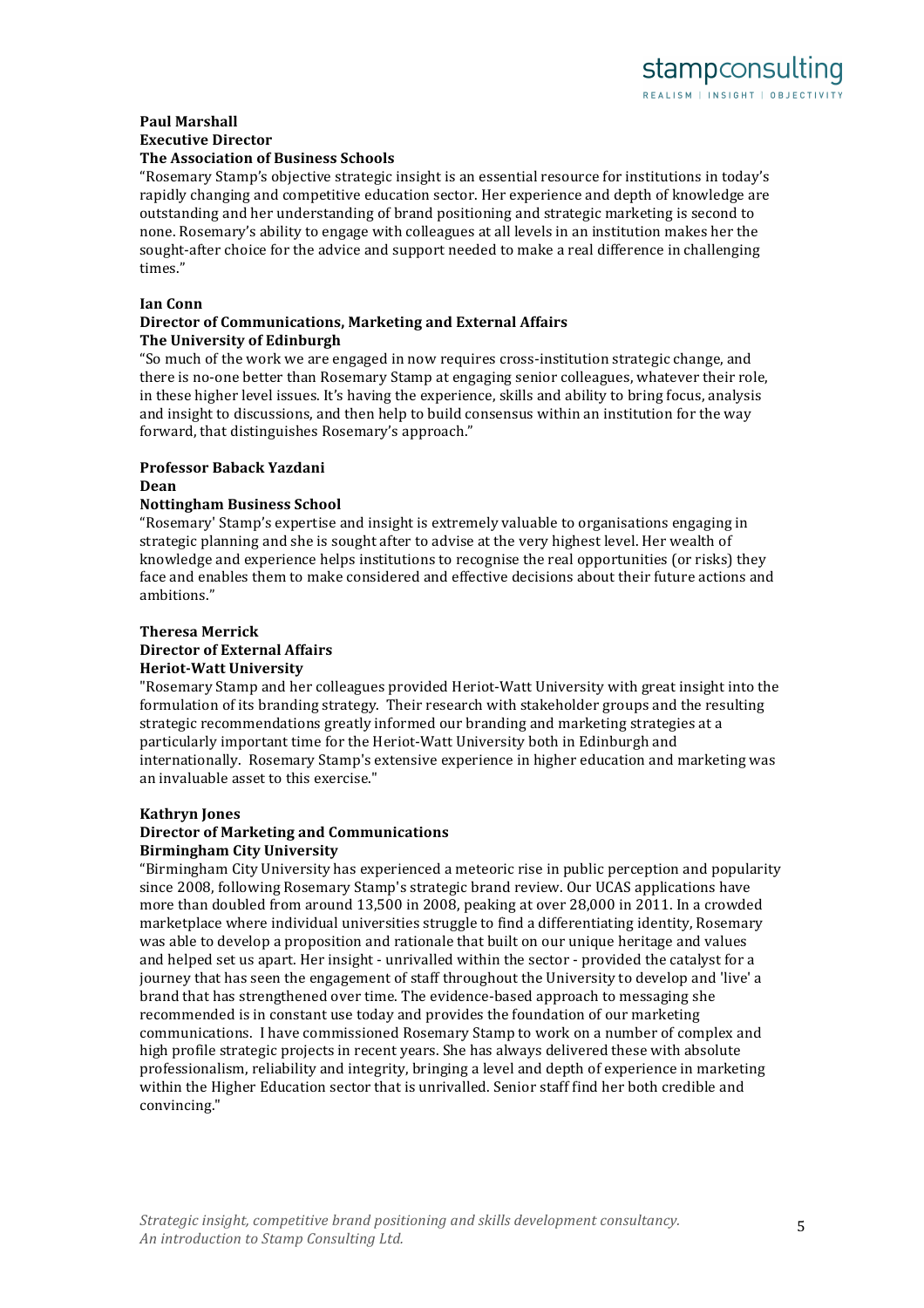#### **Mark#Allanson Director of External Affairs The University of Bolton**

"Rosemary Stamp has a rare combination of skills: a true understanding of strategic challenges in the education sector plus a deep knowledge of many diverse universities. Her ability to engage at the most senior levels and to provide insight for the sceptical is of tremendous value. Perhaps uniquely, Rosemary is able to work with people to get strategy translated into operational reality. She listens, grasps issues quickly, delivers understandable analysis and models solutions with an open and insightful delivery style: she makes a real difference."

#### **Professor Alan Gilloran Vice Principal (Academic) Queen Margaret University, Edinburgh**

"Rosemary Stamp facilitated a specialist seminar programme for senior academic staff from across the University to address strategic challenges. Her skills in translating key issues for a particular audience are second to none. Seldom have I experienced such a productive yet enjoyable day's event. Rosemary's credibility and wealth of experience were invaluable, but most importantly she was able to gauge the interests and mood of her audience to fully engage them in the materials and tasks. She uses a variety of innovative approaches to retain her audience's attention and relates to participants with real warmth of personality and humour. I am still receiving positive feedback from colleagues - many of whom are not easy to please!"

# **Sarah Knight**

### **Programme Manager: JISC e-Learning Programme IISC Innovation Group**

"Throughout our project, Rosemary Stamp and her colleagues showed an excellent understanding of the marketing and dissemination activities we were looking to evaluate and showed a great willingness to try out innovative approaches to ensure we had a range of key stakeholder views represented. The team were highly professional and skilled in having conversations with a wide range of practitioners and managers working in further and higher education and elicited valuable evidence on the impact and reach of our communication and dissemination activities".

Stamp Consulting's evaluation of communications and marketing for the JISC e-Learning Programme has been published on the JISC web site: *Stamp Report for JISC e-Learning* 

# **Professor Richard Lamming**

**Dean**

# **The University of Exeter Business School**

"Rosemary Stamp and her colleagues provided an invaluable strategic insight to the marketing and communication challenges which faced the Business School. We were impressed by Rosemary's in depth knowledge of the Business School sector and the expertise and strategic focus she brought to our discussions. In engaging with a range of the School's internal and external stakeholders, Rosemary demonstrated her approachability, professionalism and understanding of the complexity of the issues facing a large organisation in a highly competitive sector. We very much enjoyed working with her and look forward to our relationship continuing."

#### **Dr Paul Temple**

#### **Co-Director, MBA in Higher Education Management The Institute of Education, The University of London**

"Rosemary Stamp is a major contributor to the Institute of Education's MBA programme in Higher Education Management. Her extensive and expert knowledge of UK and European universities, her insights on the marketing and strategic planning challenges that they face and her practical approaches to them, are highly valued by our participants, who include senior university managers from across Europe."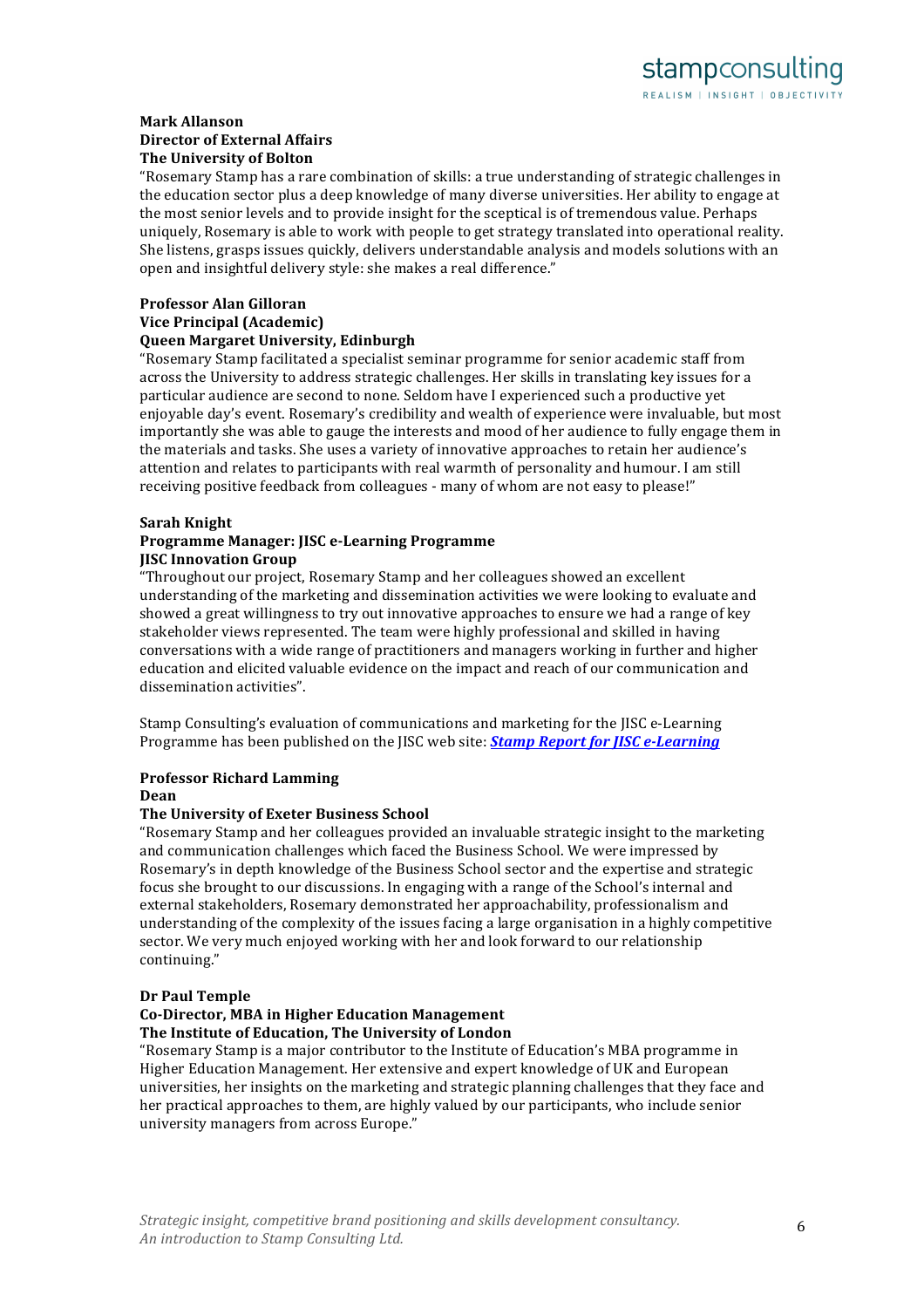#### **Posie#Bogan Director of Corporate Communications The University of Kent**

"Rosemary Stamp's insightful, and unrivalled, sector-wide knowledge and experience, coupled with her strategic response to institutional challenges, ensures she is an asset for any university at the best of times. However, as we all navigate an increasingly uncertain landscape, this sound offering proves to be invaluable."

#### **Keith Hicks**

#### **Director of Marketing and Communications University of the West of England**

"Rosemary Stamp came highly recommended to us. In bringing together a new marketing and Communications team, Rosemary, through a series of interactive seminars, was able to focus us on the external environment and help us to plan for a new way of working."

### **Maria da Graça Guedes**

### **Manager: Design and Marketing Programmes Universidade do Minho, Portugal**

"Rosemary Stamp is an expert in marketing and brand and an excellent communicator, able to make the most complex and difficult issues clear. Her insight into education systems, institutional missions and goals is profound and inspired. Her approach to brand development enables her to understand and interpret the true identity of an institution with outstanding results. Rosemary approaches every project with complete honesty, creativity and genuine commitment: it is a pleasure to work with her."

#### **Ursula Baxter: Manager of Faculty Administration Dr. Anne Sinnott: Deputy Dean Director of International Development DCU Business School: Dublin City University**

"Rosemary Stamp helped the Business School to assess the efficiency of its administrative processes and ways of working to enable us to make the very best use of limited resources. Her experience, insight and understanding of our issues was excellent. Rosemary is able to engage with colleagues at every level in the organisation and she provides pragmatic recommendations that make a real difference."

#### **Dr Richard Harvey Dean UEA London Director of UEA Admissions UEA**

#### "It was a pleasure to work with Rosemary Stamp, who was able to respond to an immediate need at short notice. I place special value on consultants who have deep knowledge of HE and Rosemary fits into that category. In our case, we had some highly specific requirements which certainly could not have been met by an inexperienced advisor."

#### **Martin Holmes Marketing#Director The University of Leeds**

"Rosemary Stamp has an extensive knowledge of the HE sector and the breadth of issues that challenge it. She has a clear and focused approach to the application of marketing principles to help address these challenges. Rosemary's practical pragmatic and overridingly sensible approach works well in all cultures."

# **Edith Caulfield**

# **Marketing and External Relations Queen's University Management School Queen's University Belfast**

"I have found Rosemary Stamp to be inspiring and her knowledge of marketing in higher education to be extensive: each year I have learned more from her that I could implement in the workplace. Rosemary is at the forefront of thinking in brand and marketing in higher education."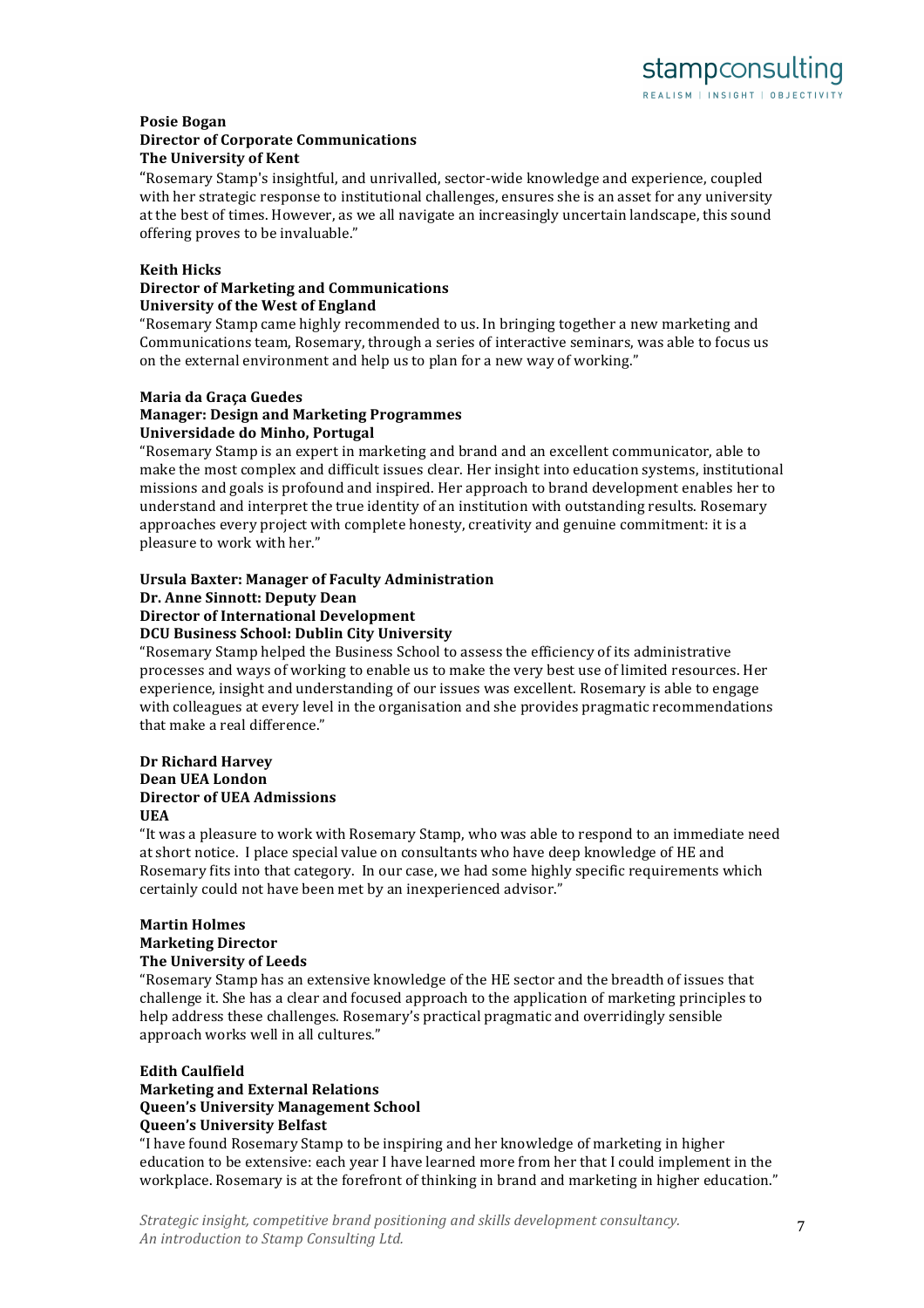# **Stewart Comfort Director of Marketing Aston University**

"Rosemary Stamp conducted a marketing effectiveness review for Aston. Her in-depth knowledge of the HE sector coupled with the ability to rapidly understand the University's culture and challenges, led to an incredibly useful and insightful review of our marketing organisation, activity and expenditure. The review represented excellent value for money, at both strategic and operational levels, with many specific practical recommendations as well as benchmarking us against sector best practice. The clarity, credibility and authority of Rosemary's work have ensured that it will be our blueprint for the future. Her reputation in this field is second to none, and rightly so."

#### **Robert Haymon-Collins Head of Communications & Marketing JISC**

"Throughout our project Rosemary Stamp and her team took great care to understand our needs, the complexities of our work and provided us with detailed, comprehensive, feasible and actionable recommendations. In addition they made sure that we pursued their recommendations and turned the report into a set of actions that will make a real difference to the whole organisation. Professional, experienced and with an ability to make an important project fun."

#### **Meria Lankinen Communications#Director Centre for International Mobility, Helsinki, Finland**

"I value Rosemary Stamp's understanding of the strategic issues of brand and marketing greatly. She provides much needed insight into the real challenges facing a wide range of higher education institutions in Europe."

# **Tim#Longden**

#### **Director of Marketing and Communications City University London**

"Rosemary Stamp and her team have an intimate understanding of the Higher Education sector and of the issues facing individual institutions. This is the result of dedicated focus over many years and it delivers a high level of strategic input coupled with a very detailed appreciation of the organisational and operational issues facing practitioners within the sector. I have benefited enormously from my association with Rosemary in my various roles in HE, as she provides both a critical voice for marketing and strategy professionals within HE and a vital support resource at times of need."

#### **Andrew#Kershaw Director of External Affairs Brunel University**

"In the current climate Brunel needed to look at the effectiveness of its marketing structures, strategy and spend. We chose Rosemary Stamp to undertake a review because of her unparalleled sector knowledge and experience. Rosemary's ability to get to grips quickly with our organisation's culture, plus the way she gained the trust of a wide spectrum of staff across the whole institution, ensured the review was inclusive, constructive and relevant."

# **Stephen Lawrence**

# **Chief Executive**

# **Chawton#House#Library:#***Home&to&early&English&women's&writing*

"Rosemary Stamp has an outstanding reputation as an expert in marketing and branding - from my experience of using her professional support, this view is fully justified. Professional, knowledgeable and a superb communicator, Rosemary has a highly strategic view of marketing that focuses on outcomes and delivery. I have found this expertise invaluable and extremely cost effective."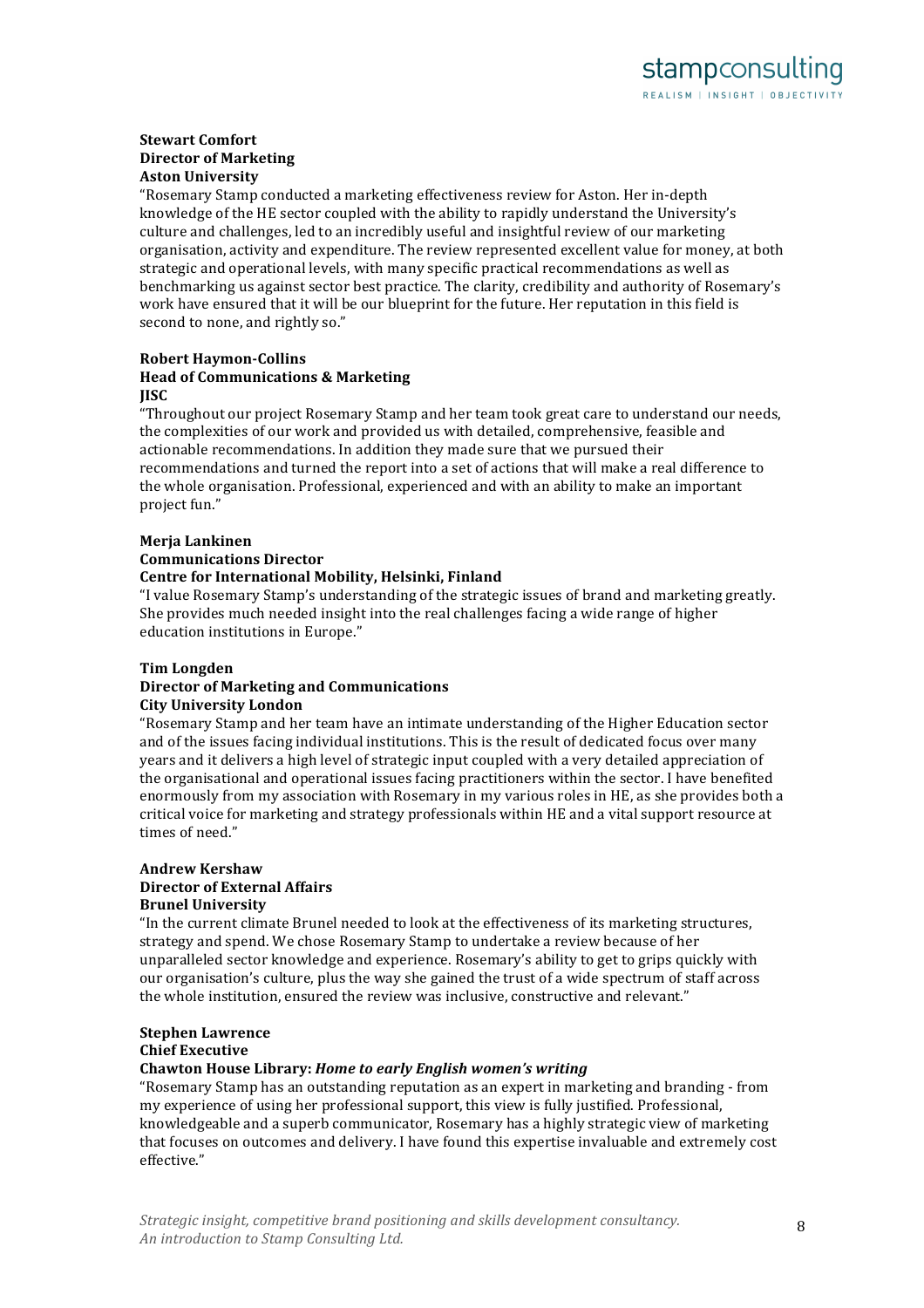#### **June Hughes Registrar The University of Derby**

"Rosemary Stamp delivered a seminar for my senior team designed to consider how to create and sustain leadership capacity, effective upward communication and the essential assets of a high performing team. Through experience gained in working with a wide range of senior teams across the education sector, Rosemary was able to deploy her impressive higher education knowledge and understanding so that we gained maximum benefit from the event. Rosemary's open, flexible and collaborative approach was really appreciated. She invested the time to meet with each team member prior to the seminar to set learning objectives and gain an insight into expectations for the event. She very skilfully guided us through a blend of theoretical material and practice-based exercises, all very well researched and presented. We came away from the seminar with a set of tangible outcomes that we are currently implementing. She was very responsive and easy to work with during the design phase of the seminar and the delivery more than met the aims and objectives we jointly agreed."

### **Professor Roger Murphy**

### **Director: Visual Learning Lab Centre for Excellence in Teaching and Learning The University of Nottingham**

"Rosemary Stamp completed a crucial and very effective assignment for the Visual Learning Lab. She has a very collaborative way of working that helped enormously in making some critical strategic decisions. She is easy to work with and extremely professional in her approach. We have benefited greatly from her inputs, and her deep knowledge of the HE sector was a highly significant factor in the success of this assignment. We can now look back and see the impact her intervention had on our strategic planning for a critical phase of our work."

#### **Ian#Smith**

#### **Resources#Director**

#### **Derwent Living Housing Association**

"Rosemary Stamp's insight into our issues, our markets and challenges was outstanding. The time and skill Rosemary and her colleagues put into understanding the specifics of our brief resulted in realistic recommendations and action plans that we knew would really make a difference. From start to finish, our assignment was managed with the utmost professionalism."

# *<u>Jennie Horner</u>* **Head of International Marketing Sheffield Hallam University**

"I have commissioned Rosemary on many strategic projects in recent years. In the arena of branding this has included advising on the initial brand development project; guidance on a perceptions study; analysis of a wide range of market research results; extraction of key findings, internal study of employees' perceptions and advising on implementation and communication. Rosemary's strategic advice, her broad understanding of the sector and her ability to provide succinct, often hard hitting reports are valued by the University's Executive and consequently she has consulted on a wide range of strategic projects. We use Rosemary's expertise because it brings a unique blend of professional attitude, understanding of the sector at the highest level and delivers well grounded, objective advice and guidance in what are often very difficult development issues."

#### **Wilma#Fee**

#### **Director of Academic and Student Affairs Queen's University Belfast**

"Rosemary Stamp has facilitated our annual support staff skills development for several vears: she is excellent at motivating staff, stimulating discussion and getting the best out of people in the skills development environment. Those attending the tailored seminars work in a range of roles in a diverse Directorate. Rosemary's skill has been bringing this group together, getting them to think outside their own areas of work and, in doing so, contributing to creative ideas to help the Directorate continue to move forward. This is achieved thanks to Rosemary's careful planning, plus her flexibility in responding to group dynamics on the day."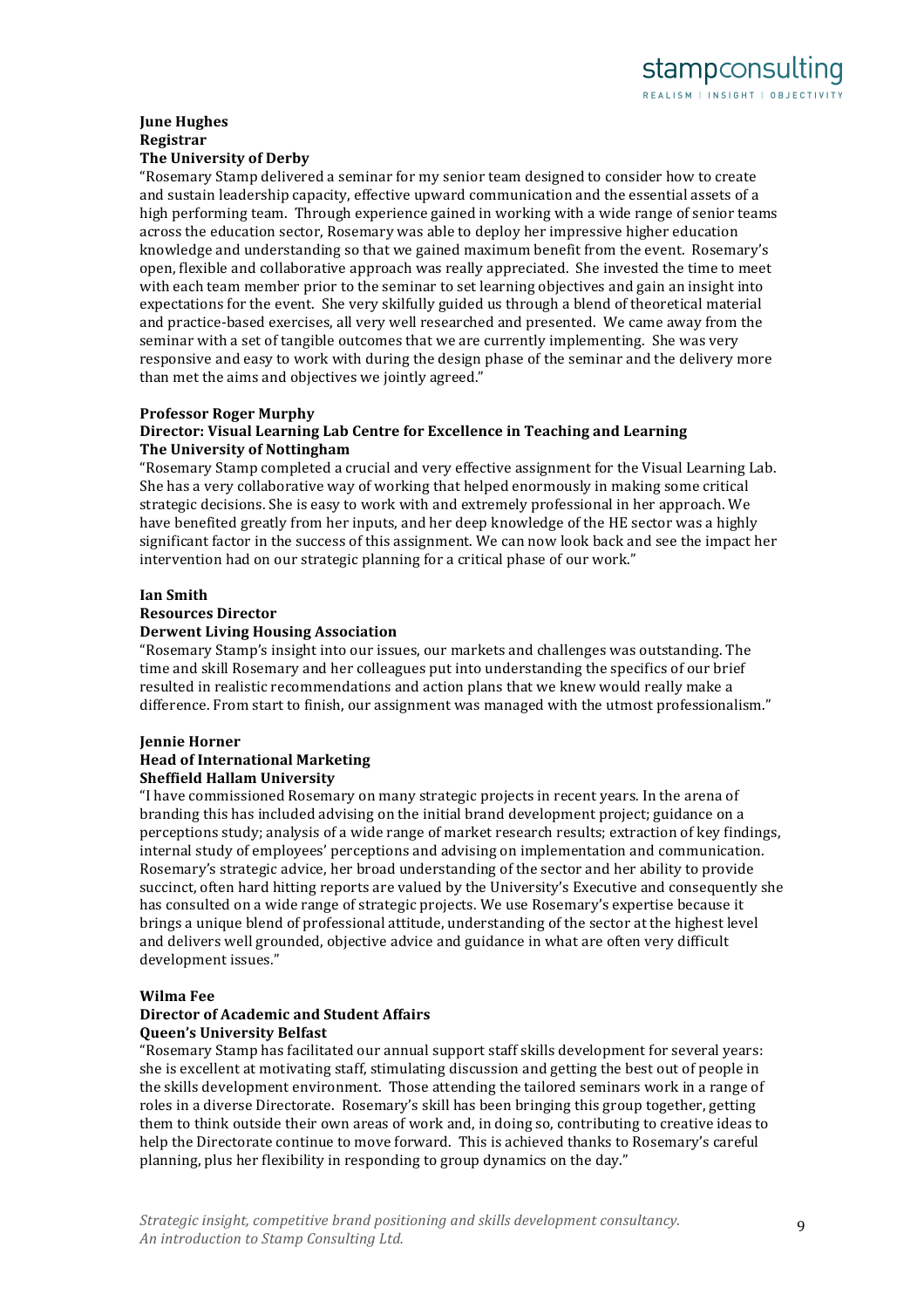#### **Jane Chafer**

#### **Director of Marketing & Communications The University of Plymouth**

(Formerly Director of Marketing and Communications at the University of Sheffield) "The University of Sheffield was in the process of reviewing and renewing its brand, reputation and visual identity and incorporated in this was revisiting the positioning statements. What we needed was an efficient and effective way of working with our current vision, mission and values and updating them to reflect their importance in communicating the brand values of The University.

Rosemary Stamp provided us with a clear and straightforward methodology to facilitate our thinking. This enabled us to get results quickly and we are now working with the output of the day to finalise our positioning statements."

# **Rebecca#Harrison**

### **Senior Policy Associate: Money Advice Service**

"Rosemary Stamp presented a series of marketing skills development seminars for us aimed at helping student money advisers to more effectively engage students with financial issues. She took the time to speak to us and several money advisers to gain a real understanding of the problems and challenges we sought to address in the skills development. In the seminars, Rosemary showed great skill in communicating marketing concepts in an approachable and relevant way. She also supported the advisers in the identification of practical ways to implement good marketing into their everyday work, helping to ensure that the training led to improved practice on the ground. Feedback from the Student Money Advisers on the day was overwhelmingly positive and we are still receiving enquiries about future training events with Rosemary."

### **Ruth Mellor**

### **Marketing#Manager**

#### **St Mary's University College**

"Rosemary Stamp has work with St Mary's on several projects. Her knowledge of the sector is unrivalled and we have found her to be insightful, supportive and diplomatic. I look forward to working with her and her Stamp Consulting colleagues again the future: Rosemary would certainly be my first choice!"

# **Bruce#Nelson**

#### **The University of Edinburgh**

"The AUA very much values the long-standing relationship we have had with Rosemary Stamp, and I found her support extremely valuable during my two years as Chair. Rosemary Stamp has a deep understanding of higher education institutional structures, cultures and practices, and of best practice both within the sector and elsewhere. This informs the advice she provides and ensures that it is relevant and practical. I have appreciated her willingness to share her insights with AUA members. Her specialist conference seminars are always in great demand and often lead to valuable initiatives once colleagues return to their institutions."

#### **Sarah Marklew**

#### Admissions Manager: Information & Enquiries **London Metropolitan University**

"Rosemary Stamp led an excellent tailored away day for our front-line enquiries team in the run up to a challenging annual recruitment cycle. We approached her at short notice with a very specific set of requirements and she delivered a session that fitted the brief perfectly, that was completely relevant and showed a great understanding of our particular needs and our team dynamic. Her insight into upcoming changes in the HE sector and the potential impact on our market was invaluable. We learned a great deal from the one-day seminar and it has helped us to overhaul our communications strategy and has certainly added value to our team."